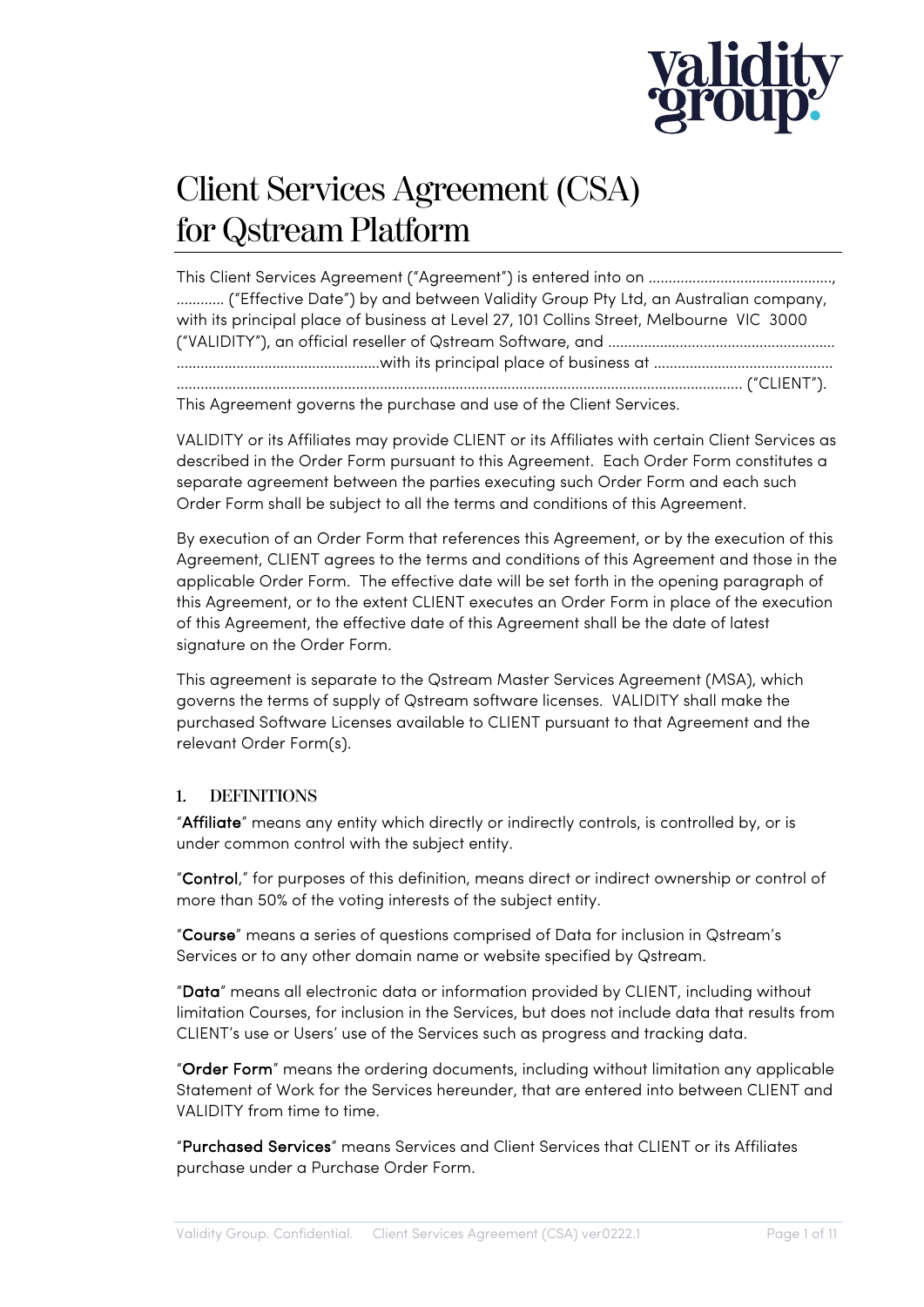

"Client Services" means any combination of Annual Support, Professional Services, Authoring and Consulting.

"Annual Support" means CLIENT's Qstream site creation, Kick Off and Launch Support, plus providing full understanding of Qstream Best Practices, Provision of Help Desk and Access to Qstream Knowledge Base.

"Professional Services" means Project Management & Planning plus Strategic Project Planning plus Management of Outsourced Site, User & Content Administration.

"Authoring" means the construct of effective quality questions and content based upon CLIENT's training materials and written by our trained and certified personnel, designed and constructed specifically for use within Qstream and effectiveness on a mobile device.

"Consulting" means support by VALIDITY personnel. These consulting services are further explained later in this document and are designed to support CLIENT's personnel in the execution of their duties in regard to the Qstream solutions, the interpretation of data gathered, and to assist in the transfer of that data into usable information by the CLIENT organisation.

"Admin Group" means a designated individual who serves as the primary interface to the VALIDITY Qstream Client Services Consultant. A group can support a single country or business unit, or multiple countries and business units.

"Users" means individuals for whom subscriptions to a Qstream Software Licence have been authorised and purchased by CLIENT pursuant to the Qstream MSA (referenced above), and who have been supplied user identifications and passwords by CLIENT (or by VALIDITY at CLIENT's request). Users may include but are not limited to CLIENT employees, consultants, contractors and agents; or third parties with which CLIENT transacts business.

# **2. PURCHASE OF CLIENT SERVICES**

CLIENT is provided access to all Client Services under this Agreement. VALIDITY provides full support to CLIENT Users, Companies and Affiliates who wish to access support services for the execution and delivery of the Qstream solution. These services are designed to deliver a fully outsourced solution for CLIENT, thereby ensuring that it is provided with fully qualified services for the delivery and use of Qstream. These Services are outlined below.

2.1.1. Annual Support. VALIDITY will provide for each Admin Group: the establishment of a unique site, the creation of a reporting structure to generate reports specific to the business units structure and reporting requirements, together with support and assistance for the Qstream Kick Off and Launch, plus providing management with a full understanding of Qstream best practices, and the provision and access to Help Desk support.

2.1.2. Professional Services. The provision to each Admin Group of the agreed level of VALIDITY's Professional Services ensures that CLIENT accesses the required range of services and offerings, designed specifically for CLIENT and delivering a fully outsourced solution.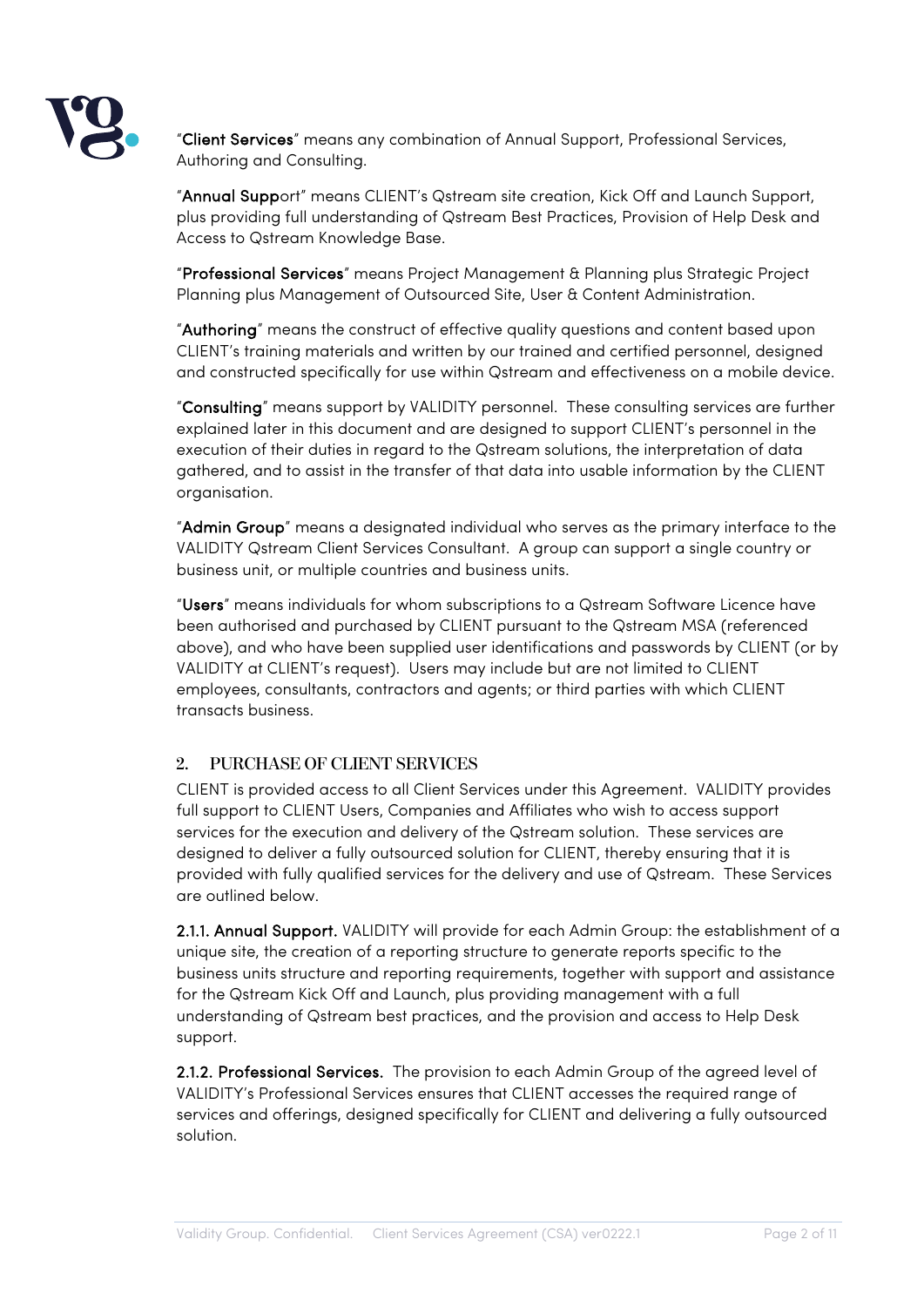

- 1) Qstream Program Support. Your dedicated Customer Success Consultant provides ongoing help with strategic planning and program management, and monitors the overall success of your deployment. Your dedicated Project Management Consultant will ensure the success of every Qstream, assisting with project planning, management, and best practices.
- 2) Strategic Program Consulting. The service includes quarterly strategic planning meetings to understand your business goals and change initiatives. We collaborate on a customer success plan with a 12-month Qstream calendar designed to help you achieve your business goals. We also provide quarterly executive review meetings to discuss insights and outcomes, and to ensure that your deployment is providing the maximum value.
- 3) Project Management and Planning. This service begins with a project kickoff meeting and continues with planning meetings, recommendations on settings and communications, and post-Qstream reviews. Your dedicated Project Management Consultant also provides ongoing guidance and support for your Qstream Program Manager.
- 4) Content Review and Administration. Quality content is essential. We review your content and provide a feedback report with specific recommendations for your consideration. We also manage your content, including building and testing your Qstreams.
- 5) Site and User Administration. Our experienced Qstream Administrators handle all the admin tasks for your Qstream platform. This includes site setup and branding, user administration and updates, and management hierarchy planning and management. We also monitor and co-moderate your Qstreams to maximise their success.
- 6) End-User Support. We provide email-based support for your Qstream participants and managers. We respond quickly to questions so that your users stay engaged and satisfied with their Qstream experience.
- 7) Training and Mentoring. We provide ongoing opportunities for training and mentoring. Our structured training programs cover site administration, building Qstreams, reporting, and Qstream best practices.

2.1.3. Authoring Services. The construct of the questions used in any Qstream project is of paramount importance in ensuring that outcomes and objectives are achieved. VALIDITY provides CLIENT with a fully outsourced authoring service to each Admin Group.

Based upon the CLIENT's training and learning materials, our Authoring team will use those CLIENT materials in the construct of questions and answers required for use, both within the confines of Qstream as well as in the best use of Mobile Learning, combining Big Data, Gamification and Neuroscience.

Authoring services can be scoped and priced according to client's requirements. Content can be translated if required, at additional cost to CLIENT.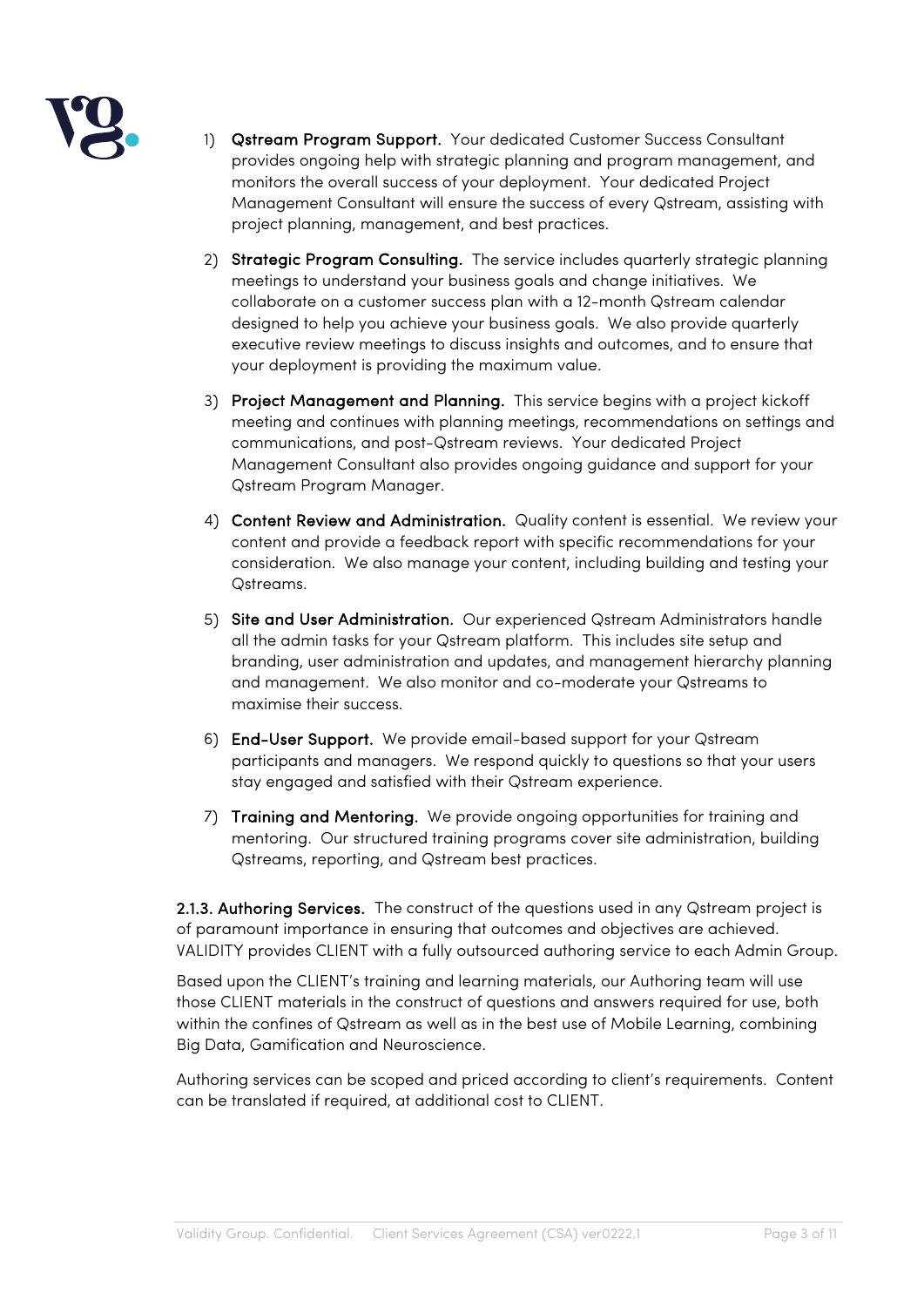

#### **3. CONSULTING**

3.1. Where required, CLIENT may access VALIDITY to provide Consulting services in any of the following areas:

- Develop CLIENT specific solutions and application.
- Support the use and internalisation of the Qstream solution and the use and interpretation of reports.
- Develop CLIENT leadership and management skills and processes to accurately interpret Qstream reports and data.

3.2. Each Consulting engagement may be scoped and priced according to the specific need and requirements of the Users at the time.

#### **4. RESPONSIBILITIES**

4.1. VALIDITY Responsibilities. VALIDITY shall: (i) provide CLIENT with the highest standard of Client Services to which they are entitled; (ii) use commercially reasonable efforts to make the Client Services available and (iii) provide the Client Services in accordance with applicable laws and government regulations.

4.2. CLIENT Responsibilities. CLIENT shall (i) be responsible for ensuring that all CLIENT Users are aware of this Agreement and its application and that all purchases of Client Services will be made via VALIDITY and this Agreement.

#### **5. FEES AND PAYMENT FOR PURCHASED CLIENT SERVICES**

5.1. Invoicing and Payment. Upon receipt of a fully executed Order Form, VALIDITY will invoice CLIENT for all fees on the Order Form. All fees are due and payable net thirty (30) days from date of invoice unless otherwise stated in an Order Form. CLIENT is responsible for providing a valid Purchase Order or alternative document reasonably acceptable to VALIDITY, which contains accurate billing and contact information.

5.2. Overdue Charges. If any charges are not received from CLIENT by the due date, then at VALIDITY's discretion, (a) such charges may accrue late interest at the rate of 1.5% of the outstanding balance per month, or the maximum rate permitted by law, whichever is lower, from the date such payment was due until the date paid, and/or (b) VALIDITY may condition future Order Forms on payment terms shorter than those specified in Section 6.3 (Invoicing and Payment).

5.3. Suspension of Purchased Client Services. If any amount owing by CLIENT under this or any other agreement for VALIDITY Client Services is thirty (30) or more days overdue, VALIDITY may, without limiting its other rights and remedies, accelerate CLIENT's unpaid fee obligations under such agreements so that all such obligations become immediately due and payable, and suspend VALIDITY's Client Services(s) to CLIENT until such amounts are paid in full.

5.4. Payment Disputes. VALIDITY shall not exercise its rights under Section 5.2 (Overdue Charges) or 5.3 (Suspension of Purchased Service(s) if the applicable charges are under reasonable and good-faith dispute and CLIENT is cooperating diligently to resolve the dispute.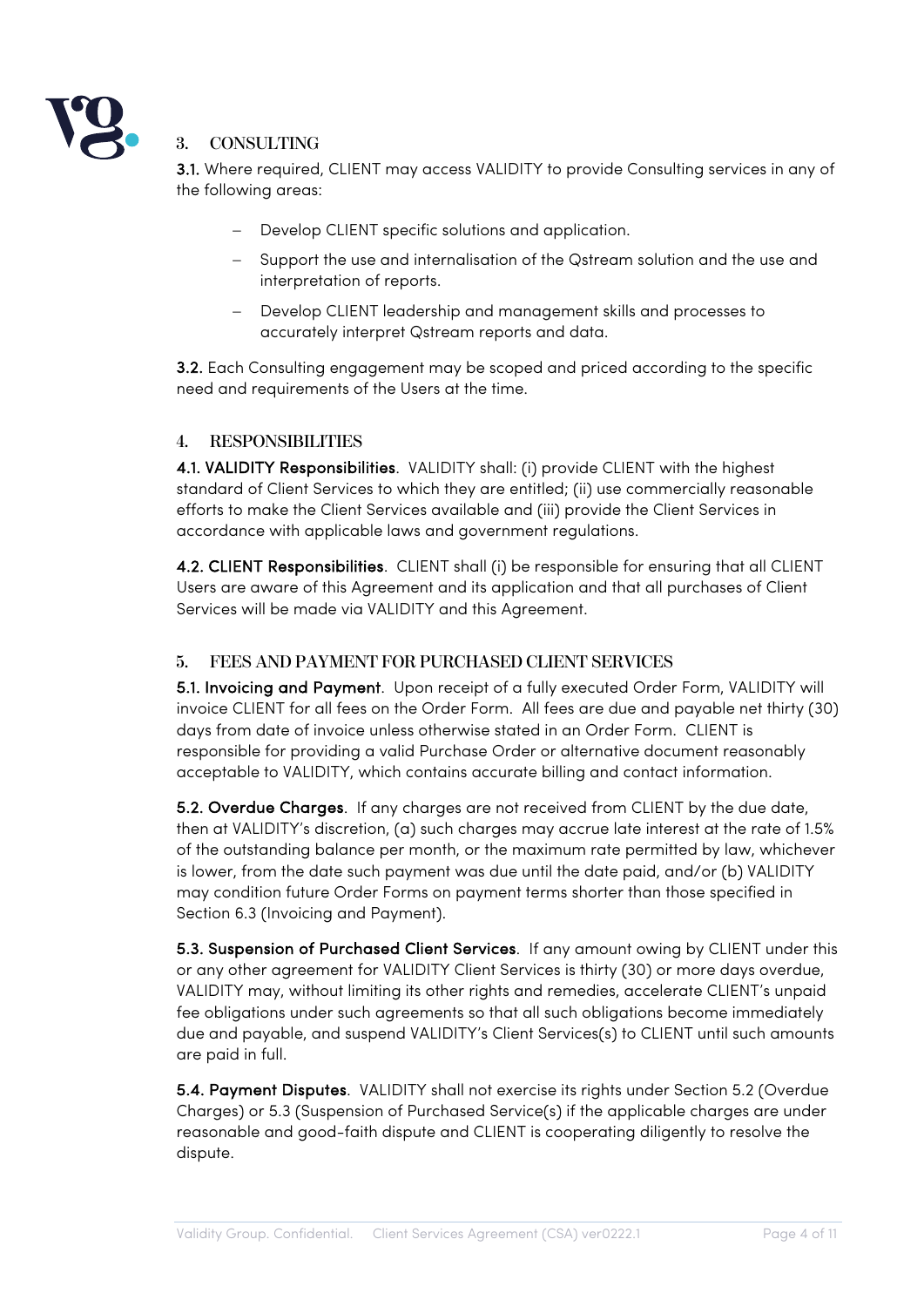

5.5. Taxes. Unless otherwise stated, VALIDITY fees do not include any taxes, levies, duties or similar governmental assessments of any nature, including but not limited to GST, sales, or use taxes, assessable by any local, state, provincial, federal or foreign jurisdiction (collectively, "Taxes"). CLIENT is responsible for paying all Taxes associated with CLIENT purchases hereunder or otherwise arising out of this Agreement.

# **6. PROPRIETARY RIGHTS**

6.1. Reservation of Rights. VALIDITY reserves all rights, title and interest in and to the Client Services, including all Intellectual Property Rights, and nothing contained herein shall be construed so as to transfer any such rights to CLIENT. Further, CLIENT shall not divulge or disclose or permit any of its employees or agents to divulge or disclose any Intellectual Property Rights in the Client Services except as expressly permitted in this Agreement.

6.2. Ownership of Data. As between VALIDITY and CLIENT, CLIENT owns all rights, title and interest in and to all of CLIENT's Data.

# **7. DEFERRAL OF CLIENT SERVICES**

If the CLIENT requests the Client Services to be deferred to a date less than one month after the commencement date as originally agreed, and such a request is made less than thirty (30) days before such commencement date, CLIENT shall thereupon be liable to pay the full fees applicable. In addition, VALIDITY reserves the right to charge CLIENT in respect of any additional costs incurred (including labour, material costs and cancellation fees) incurred in connection with the deferral and presentation of the Client Services at a later date.

# **8. CANCELLATION**

8.1. Cancellation of Client Services cannot be accepted within fifteen (15) business days leading up to the commencement date for the Client Services set out in the Order Form. If CLIENT cancels the Client Services during that 15-day period, then the full fee for each stage shall be payable (even if the original agreement was made within that period).

8.2. VALIDITY will accept a cancellation made in writing and received more than fifteen (15) business days prior to the commencement date of the Client Services, but upon such a cancellation CLIENT will pay, in lieu of the full price, a cancellation charge to VALIDITY (together with any taxes applicable) as outlined below:

| No. of Days Prior to Engagement | <b>Cancellation Charge</b> |
|---------------------------------|----------------------------|
| 16 - 20 Business Days           | 40% of Total Investment    |
| 21 - 30 Business Days           | 25% of Total Investment    |

# **9. TRAVEL AND INCIDENTAL EXPENSES**

9.1. Where travel is required, it will be done at the CLIENT's cost and agreed in advance in writing. If agreed and required, it will be billed at cost plus 5% for administration overheads. Travel will be in line with VALIDITY's normal airline carrier of choice and at the standard of travel normal for a senior executive within the company.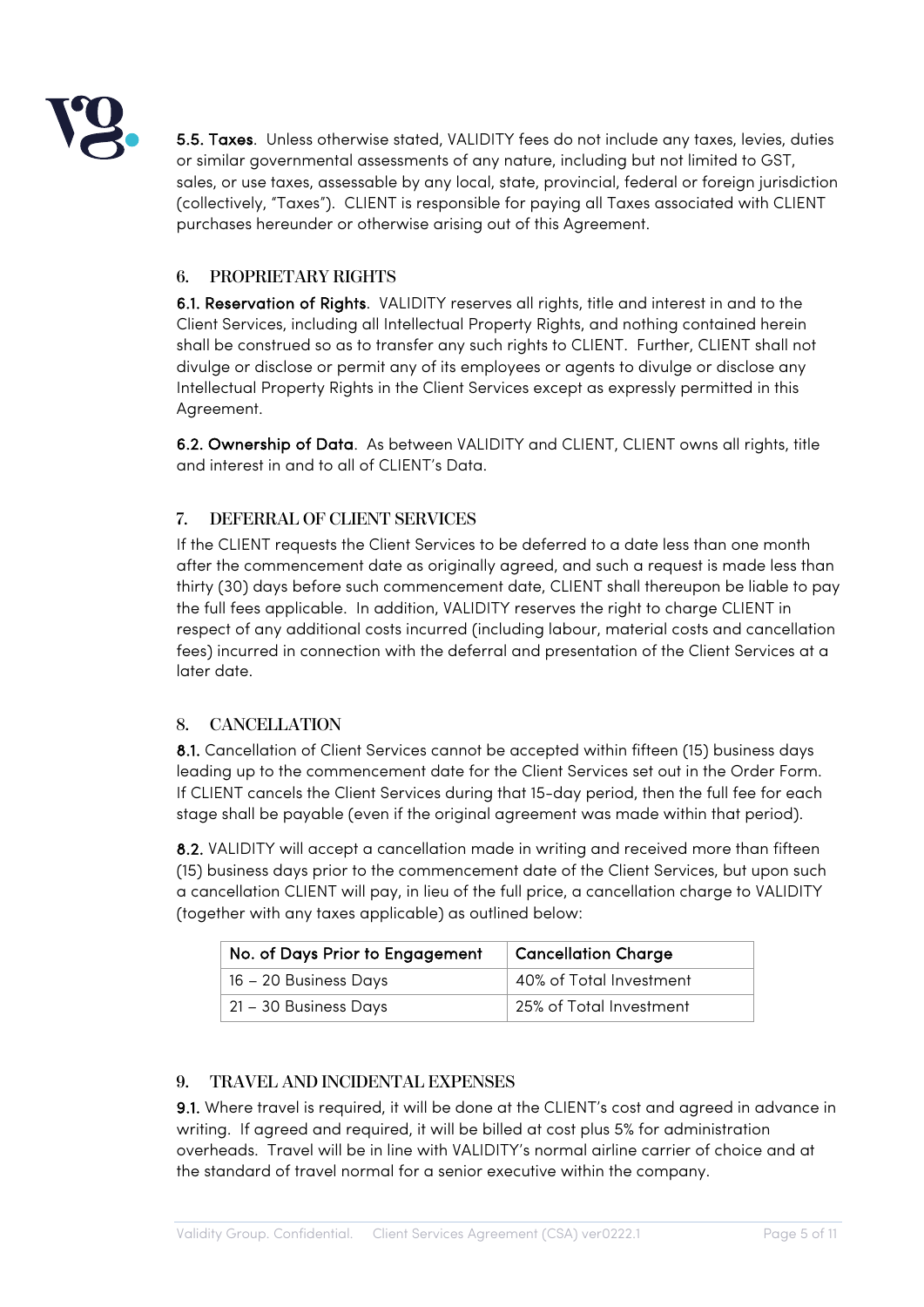

9.2. Accommodation for VALIDITY personnel whilst traveling will be at a minimum of 5- Star standard. Suitable meal allowances and ground transfers will be invoiced to the CLIENT separately, with receipts.

# **10. FORCE MAJEURE**

10.1. If VALIDITY or any of its employees is directly or indirectly delayed or prevented from fulfilling their obligations under this Agreement by reason of Act of God, pandemic, war, riot, civil commotion, strike, trade dispute, fire, breakdown, interruption of or delay in transport, government action, regulation or request or by any other cause whatsoever (whether of any like nature to those specified above or not) outside their control, VALIDITY shall be under no liability to CLIENT and shall be entitled at its own option (to be notified in writing to the CLIENT) to cancel this contract without liability on VALIDITY's part and shall not be liable in any way for loss or damage arising directly or indirectly through, or in consequence of any such event.

10.2. If CLIENT is directly or indirectly delayed or prevented from fulfilling their obligations under this Agreement by reason of Act of God, pandemic, war, riot, civil commotion, strike, trade dispute, fire, breakdown, interruption of or delay in transport, government action, regulation or request or by any other cause whatsoever (whether of any like nature to those specified above or not) outside their control, the CLIENT shall be under no liability to VALIDITY and shall be entitled at its own option (to be notified in writing to VALIDITY) to cancel this contract without liability on its part and shall not be liable in any way for loss or damage arising directly or indirectly through, or in consequence of any such event.

#### **11. CONFIDENTIALITY**

11.1. A Non-Disclosure Agreement should be in effect between CLIENT and VALIDITY.

11.2. Definition of Confidential Information. As used herein, "Confidential Information" means all confidential information disclosed by a party ("Disclosing Party") to the other party ("Receiving Party"), whether orally or in writing, that is designated as confidential or that reasonably should be understood to be confidential given the nature of the information and the circumstances of disclosure. CLIENT Confidential Information shall include CLIENT Data; Our Confidential Information shall include the Client Services; and Confidential Information of each party shall include the terms and conditions of this Agreement and all Order Forms, as well as business and marketing plans, technology and technical information, product plans and designs, and business processes disclosed by such party. However, Confidential Information (other than CLIENT Data) shall not include any information that (i) is or becomes generally known to the public without breach of any obligation owed to the Disclosing Party, (ii) was known to the Receiving Party prior to its disclosure by the Disclosing Party without breach of any obligation owed to the Disclosing Party, (iii) is received from a third party without breach of any obligation owed to the Disclosing Party, or (iv) was independently developed by the Receiving Party.

11.3. Protection of Confidential Information. Except as otherwise permitted in writing by the Disclosing Party, (i) the Receiving Party shall use the same degree of care that it uses to protect the confidentiality of its own confidential information of like kind (but in no event less than reasonable care) not to disclose or use any Confidential Information of the Disclosing Party for any purpose outside the scope of this Agreement, and (ii) the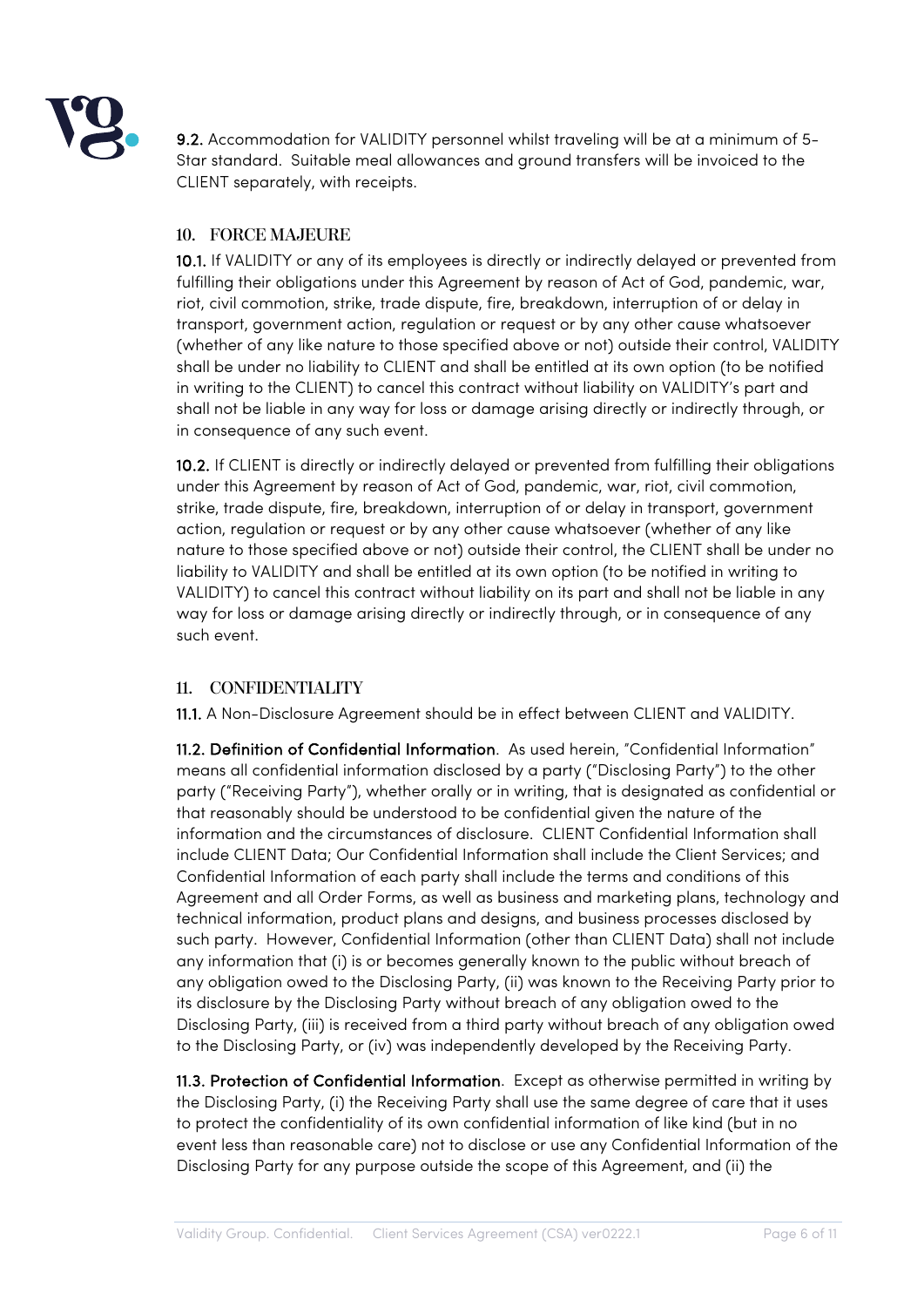

Receiving Party shall limit access to Confidential Information of the Disclosing Party to those of its employees, contractors and agents who need such access for purposes consistent with this Agreement and who have signed confidentiality agreements with the Receiving Party containing protections no less stringent than those herein.

11.4. Compelled Disclosure. The Receiving Party may disclose Confidential Information of the Disclosing Party if it is compelled by law to do so, provided the Receiving Party gives the Disclosing Party prior notice of such compelled disclosure (to the extent legally permitted) and reasonable assistance, at the Disclosing Party's cost, if the Disclosing Party wishes to contest the disclosure. If the Receiving Party is compelled by law to disclose the Disclosing Party's Confidential Information as part of a civil proceeding to which the Disclosing Party is a party, and the Disclosing Party is not contesting the disclosure, the Disclosing Party will reimburse the Receiving Party for its reasonable cost of compiling and providing secure access to such Confidential Information.

# **12. WARRANTIES AND DISCLAIMERS**

12.1. VALIDITY Warranties. VALIDITY warrants that the Client Services shall be fulfilled in accordance with the Order Form. For any breach of such warranty, CLIENT's sole and exclusive remedy shall be as provided in Section 15.2 (Termination for Cause) and Section 15.3 (Payment upon Termination) below.

12.2. Mutual Warranties. Each party represents and warrants that it has the legal power to enter into this Agreement.

12.3. Disclaimer. EXCEPT AS EXPRESSLY PROVIDED HEREIN, NEITHER PARTY MAKES ANY WARRANTIES OF ANY KIND, WHETHER EXPRESS, IMPLIED, STATUTORY OR OTHERWISE, AND EACH PARTY SPECIFICALLY DISCLAIMS ALL IMPLIED WARRANTIES, INCLUDING ANY WARRANTIES OF MERCHANTABILITY OR FITNESS FOR A PARTICULAR PURPOSE, TO THE MAXIMUM EXTENT PERMITTED BY APPLICABLE LAW.

# **13. MUTUAL INDEMNIFICATION**

13.1. Indemnification by VALIDITY. VALIDITY shall defend CLIENT against any claim, demand, suit, or proceeding made or brought against CLIENT by a third party alleging that the use of the Client Services used in accordance with this Agreement infringes or misappropriates the intellectual property rights of a third party or violates applicable law (a "Claim"), and shall indemnify CLIENT from and against such Claim and will pay all costs and damages including reasonable lawyer's fees attributed to such Claim and finally awarded against CLIENT, provided that CLIENT (a) promptly gives VALIDITY written notice of the Claim; (b) gives VALIDITY sole control of the defence and settlement of the Claim (provided that VALIDITY may not settle any Claim unless the settlement unconditionally releases CLIENT of all liability); and (c) provide to VALIDITY all reasonable assistance, at VALIDITY's expense. If VALIDITY receives information about an infringement or misappropriation claim related to the Client Services, VALIDITY may at its sole discretion and election at no cost to CLIENT either: (i) modify the CLIENT Service so that it no longer infringes or misappropriates, without breaching the warranties under Section 12.1, (ii) obtain a license for CLIENT's continued use of that CLIENT Service in accordance with this Agreement, or (iii) terminate CLIENT's access to that CLIENT Service upon thirty (30) days' written notice and refund CLIENT any prepaid fees covering the remainder of the term of the terminated CLIENT Service. The above defence and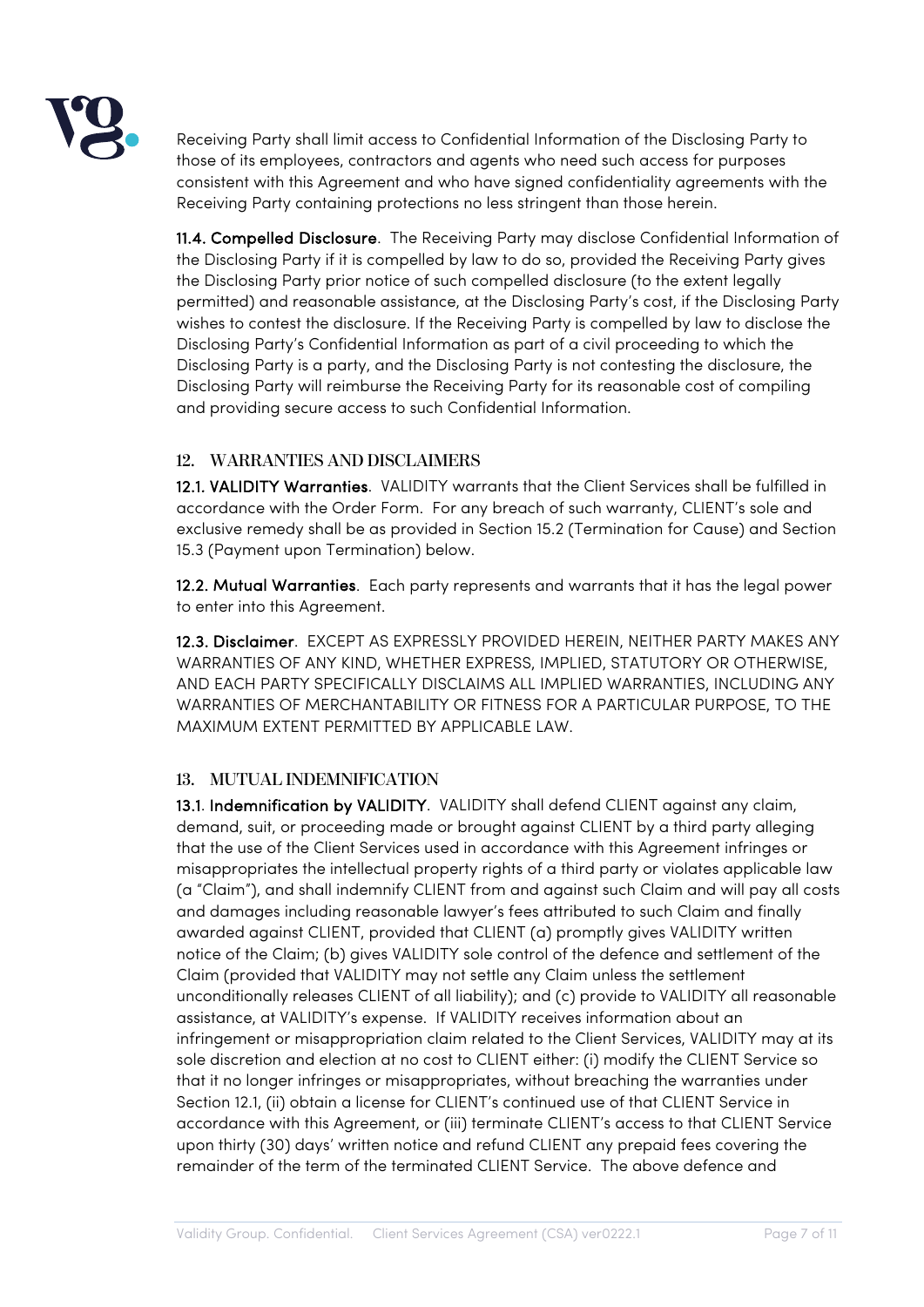

indemnification obligations do not apply to the extent a Claim arises from CLIENT's breach of this Agreement or the unauthorised modification of the Client Services.

13.2. Indemnification by CLIENT. CLIENT shall defend VALIDITY against any claim, demand, suit or proceeding made or brought against VALIDITY by a third party alleging that CLIENT's Data, or CLIENT's use of the Client Services in violation of this Agreement, infringes or misappropriates the intellectual property rights of a third party or violates applicable law, and shall indemnify VALIDITY from and against such Claim and will pay all costs and damages including reasonable lawyer's fees attributed to such Claim and finally awarded against VALIDITY, provided that VALIDITY (a) promptly gives CLIENT written notice of the claim; (b) gives CLIENT sole control of the defence and settlement of the claim (provided that CLIENT may not settle any claim unless the settlement unconditionally releases VALIDITY of all liability); and (c) provides to CLIENT all reasonable assistance at CLIENT's expense.

13.3. Exclusive Remedy. This Section 13 (Mutual Indemnification) states the indemnifying party's sole liability to, and the indemnified party's exclusive remedy against, the other party for any type of Claim described in this Section.

# **14. LIMITATION OF LIABILITY**

14.1. Limitation of Liability. NOTWITHSTANDING ANYTHING TO THE CONTRARY IN THIS AGREEMENT, IN NO EVENT SHALL VALIDITY'S MAXIMUM CUMULATIVE LIABILITY REGARDLESS OF THE FORMS OF ACTION WITH RESPECT TO ANY SINGLE INCIDENT ARISING OUT OF OR RELATED TO THIS AGREEMENT, WHETHER IN CONTRACT, TORT (INCLUDING NEGLIGENCE) OR UNDER ANY OTHER THEORY OF LIABILITY, EXCEED THE LESSER OF (i) TOTAL AMOUNT PAID BY CLIENT UNDER THE APPLICABLE ORDER FORM FOR THE SERVICES IN QUESTION FOR THE MOST RECENT TWELVE (12) MONTHS PRIOR TO THE TIME SUCH LIABILITY AROSE OR (ii) \$10,000. THE FOREGOING SHALL NOT LIMIT CLIENT'S PAYMENT OBLIGATIONS UNDER SECTION 5 (FEES AND PAYMENT FOR PURCHASED CLIENT SERVICES), NOR THE INDEMNITY IN CLAUSE 13.1 OR ANY CLAIM ARISING OUT OF FRAUD, WILFUL MISCONDUCT OR BREACH OF PRIVACY LAWS OR CONFIDENTIALITY OBLIGATIONS. NO ACTION, REGARDLESS OF FORM, ARISING FROM OR PERTAINING TO THE CLIENT SERVICES, OR ANY CLAIM FOR BREACH OR NEGLIGENCE IN CONNECTION WITH THE SERVICES, MAY BE BROUGHT BY CLIENT MORE THAN TWELVE (12) MONTHS AFTER SUCH ACTION HAS ACCRUED.

14.2. Exclusion of Consequential and Related Damages. NOTWITHSTANDING ANYTHING TO THE CONTRARY IN THIS AGREEMENT, IN NO EVENT SHALL EITHER PARTY HAVE ANY LIABILITY TO THE OTHER PARTY FOR ANY LOST PROFITS OR REVENUES OR FOR ANY INDIRECT, SPECIAL, INCIDENTAL, CONSEQUENTIAL, COVER OR PUNITIVE DAMAGES HOWEVER CAUSED, WHETHER IN CONTRACT, TORT (INCLUDING NEGLIGENCE) REGARDLESS OF THE THEORY OF LIABILITY, WHETHER OR NOT EITHER PARTY HAS BEEN ADVISED OF THE POSSIBILITY OF SUCH DAMAGES. THE FOREGOING DISCLAIMER SHALL NOT APPLY TO THE EXTENT PROHIBITED BY APPLICABLE LAW.

# **15. TERM AND TERMINATION**

15.1. Term of Agreement. This Agreement commences on the date CLIENT accepts it and continues, subject to termination for cause below, until all Client Services granted in accordance with this Agreement have expired or been terminated.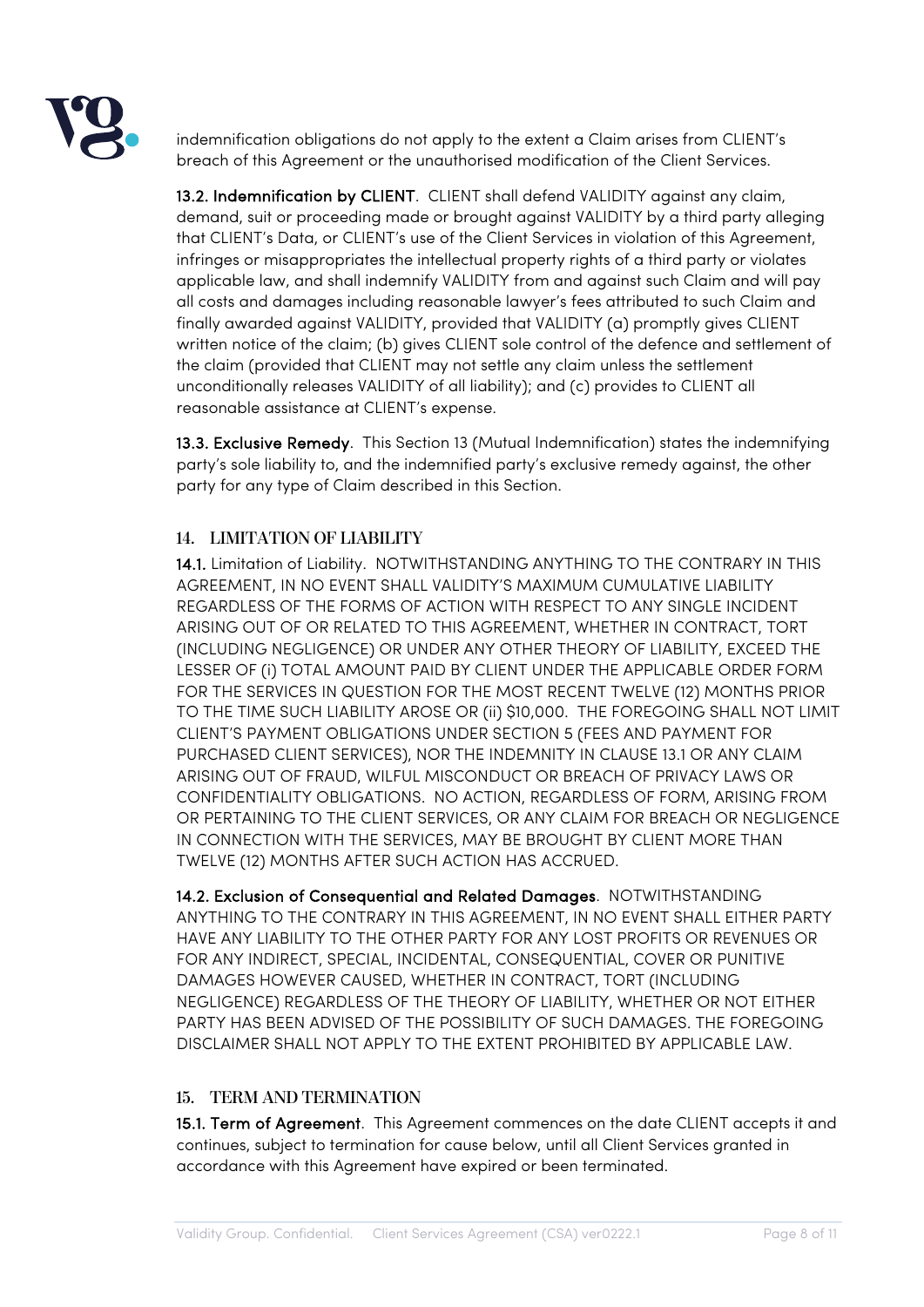

15.2. Termination for Cause. Either party may terminate this Agreement for cause: (i) upon thirty (30) days written notice to the other party of a material breach if such breach remains uncured at the expiration of such period, or (ii) if the other party becomes the subject of a petition in bankruptcy or any other proceeding relating to insolvency, receivership, liquidation or assignment for the benefit of creditors.

15.3. Payment upon Termination. Upon any termination for cause by VALIDITY, CLIENT shall pay any unpaid fees covering the remainder of the term of all Order Forms. In no event shall any termination relieve CLIENT of the obligation to pay any fees payable to VALIDITY for the period prior to the effective date of termination.

15.4. Return of CLIENT Data. Upon written request by CLIENT made within thirty (30) days after the effective date of termination of this Agreement, VALIDITY will make the Data available to CLIENT for export or download. After such 30-day period, VALIDITY shall have no obligation to maintain or provide CLIENT with any Data.

15.5. Surviving Provisions. Section 5 (Fees and Payment for Purchased Client Services), 6 (Proprietary Rights), 11 (Confidentiality), 12.3 (Disclaimer), 13 (Mutual Indemnification), 15 (Limitation of Liability), 15.3 (Payment upon Termination), 15.4 (Return of CLIENT Data), 16 (Governing Law and Jurisdiction; Notice) and 17 (General Provisions) shall survive any termination or expiration of this Agreement.

#### **16. GOVERNING LAW AND JURISDICTION; NOTICE**

16.1. Governing Law and Jurisdiction. This Agreement will be governed by the laws of the State of Victoria, Australia without regard to its principles of conflicts of law which might require the application of the laws of any other jurisdiction. Jurisdiction and venue of any actions or proceedings to construe, interpret, enforce or to recover a remedy for the breach of this Agreement shall be in the State and Federal Courts located in Melbourne, Victoria, Australia.

16.2. Manner of Giving Notice. Except as otherwise specified in this Agreement, all notices, permissions and approvals hereunder shall be in writing and shall be deemed to have been given upon: (i) the fifth business day after mailing, or (ii) the first business day after sending by email (provided email shall not be sufficient for notices of termination or an indemnifiable claim). Notices to CLIENT shall be addressed to the address set forth in the opening paragraph of this Agreement, and in the case of billing-related notices, to the relevant billing contact designated by CLIENT. Notices to VALIDITY shall be addressed to: VALIDITY Group Pty Ltd, Level 27, 101 Collins Street, Melbourne, Victoria 3000, Australia.

16.3. Waiver of Jury Trial. Each party hereby waives any right to jury trial in connection with any action or litigation in any way arising out of or related to this Agreement.

#### **17. GENERAL PROVISIONS**

17.1. Anti-Corruption. CLIENT has not received or been offered any illegal or improper bribe, kickback, payment, gift, or thing of value from any of VALIDITY's employees or agents in connection with this Agreement. CLIENT shall report any violation of the above restriction to VALIDITY.

17.2. Compliance with Laws. Each party will comply with all applicable international, national, state/provincial and local laws, regulations, ordinances and codes, and any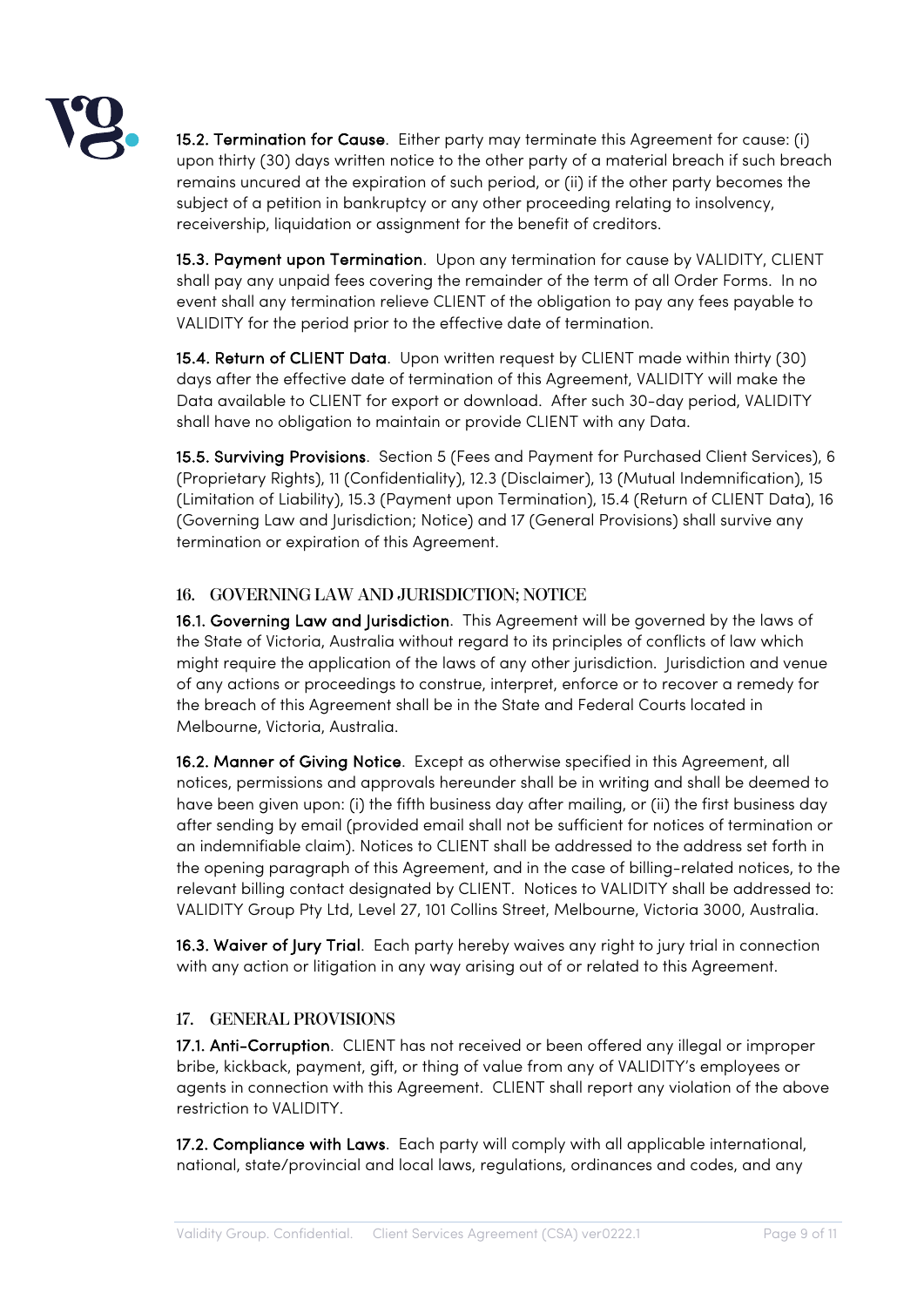

applicable anti-bribery laws, economic or trade sanctions, export controls and securities laws, now or hereafter in effect.

17.3. Publicity. VALIDITY agrees not to display in its marketing and advertising materials (including without limitation, web sites, product literature, newsletters, and press releases) that CLIENT is a CLIENT of VALIDITY. However, CLIENT agrees to collaborate in a Case Study at the appropriate time.

17.4. Relationship of the Parties. The parties are independent contractors. This Agreement does not create a partnership, franchise, joint venture, agency, fiduciary or employment relationship between the parties.

17.5. No Third-Party Beneficiaries. There are no third-party beneficiaries to this Agreement.

17.6. Waiver and Cumulative Remedies. No failure or delay by either party in exercising any right under this Agreement shall constitute a waiver of that right. Other than as expressly stated herein, the remedies provided herein are in addition to, and not exclusive of, any other remedies of a party at law or in equity.

17.7. Severability. If any provision of this Agreement is held by a court of competent jurisdiction to be contrary to law, the provision shall be modified by the court and interpreted so as best to accomplish the objectives of the original provision to the fullest extent permitted by law, and the remaining provisions of this Agreement shall remain in effect.

17.8. Assignment. Neither party may assign any of its rights or obligations hereunder, whether by operation of law or otherwise, without the prior written consent of the other party; provided however, either party may assign this Agreement in its entirety (including all Order Forms), without consent of the other party, to its Affiliate or in connection with a merger, acquisition, corporate reorganisation, or sale of all or substantially all of its assets not involving a direct competitor of the other party. A party's sole remedy for any purported assignment by the other party in breach of this paragraph shall be, at the nonassigning party's election, termination of this Agreement upon written notice to the assigning party. Subject to the foregoing, this Agreement shall bind and inure to the benefit of the parties, their respective successors and permitted assigns.

17.9. Entire Agreement. This Agreement, including all exhibits and addenda hereto and all Order Forms, constitutes the entire agreement between the parties and supersedes all prior and contemporaneous agreements, proposals or representations, written or oral, concerning its subject matter. No modification, amendment, or waiver of any provision of this Agreement shall be effective unless in writing and either signed or accepted electronically by the party against whom the modification, amendment or waiver is to be asserted. However, to the extent of any conflict or inconsistency between the provisions in the body of this Agreement and any exhibit or addendum hereto or any Order Form, the terms of such exhibit, addendum or Order Form shall prevail. Notwithstanding any language to the contrary therein, no terms or conditions stated in CLIENT's purchase order or other order documentation (excluding Order Forms) shall be incorporated into or form any part of this Agreement, and all such terms or conditions shall be null and void.